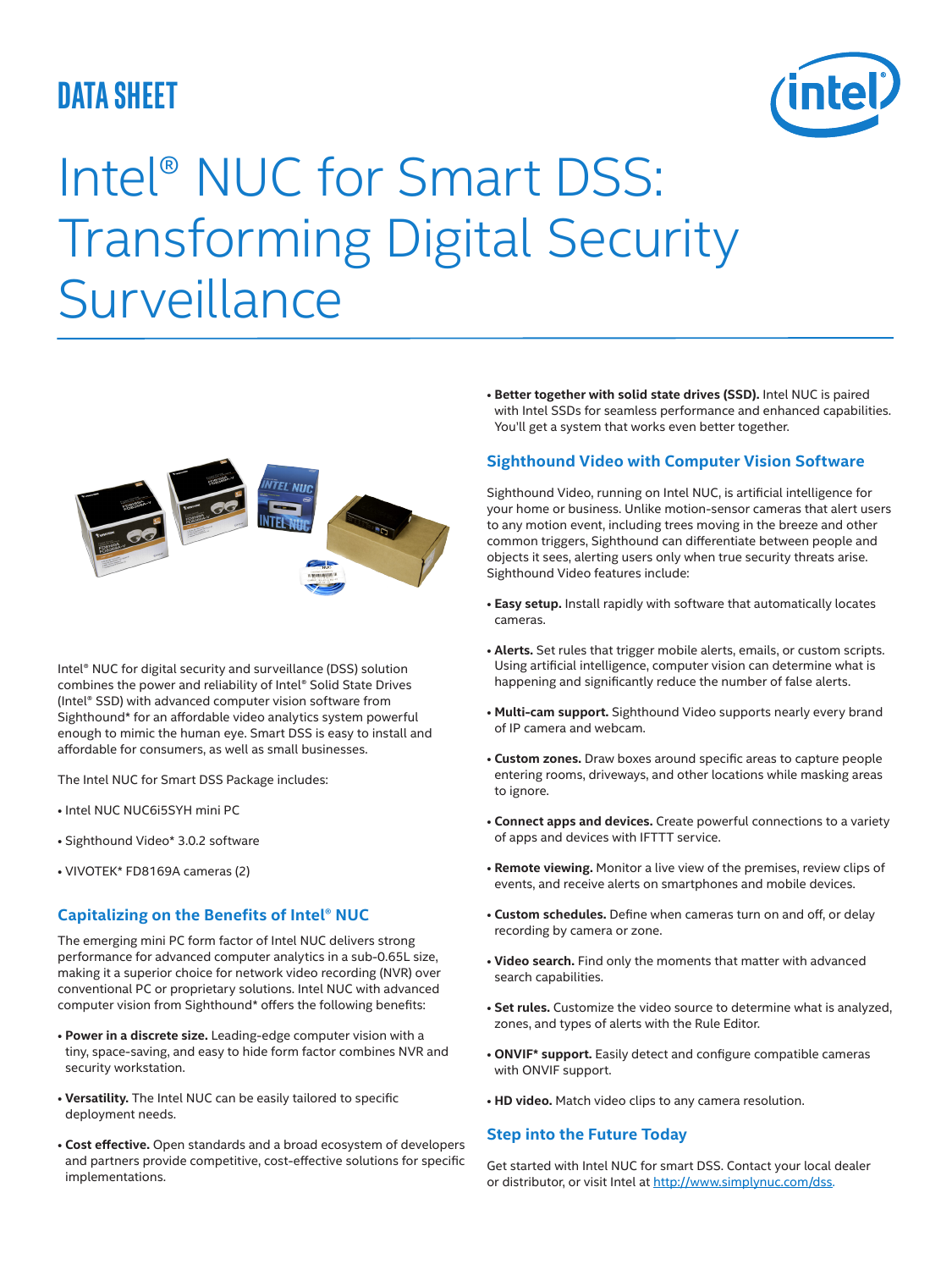### **Intel NUC for Smart DSS Package**

**Table 1.** Solution System Specifications

| <b>ITEM</b>                    | <b>DESCRIPTION</b>                                                                                                           | <b>NOTES</b>                                     |
|--------------------------------|------------------------------------------------------------------------------------------------------------------------------|--------------------------------------------------|
| Processor                      | 6th generation Intel® Core™ i5-6260U processor                                                                               | 1.9 GHz Turbo, Dual Core, 4 MB Cache,<br>15W TDP |
| Memory                         | Dual-channel DDR4 SODIMMs                                                                                                    | 1.2V, 2133 MHz, 8GB                              |
| <b>Operating System</b>        | Microsoft Windows* 10 IoT Enterprise                                                                                         | KVM4NFV Real-Time Kernel version:<br>4.1.10-rt10 |
| <b>Graphics</b>                | Intel <sup>®</sup> Iris <sup>™</sup> Graphics 540                                                                            |                                                  |
|                                | 1x full-size HDM* 1.4b                                                                                                       |                                                  |
|                                | 1x Mini DisplayPort* 1.2                                                                                                     |                                                  |
| <b>Peripheral connectivity</b> | Up to 7.1 surround audio via HDMI* and Mini DisplayPort*                                                                     | Headphone/Microphone jack on the<br>front panel  |
| <b>Storage</b>                 | Intel m.2 128GB SSD                                                                                                          | SDXC slot with UHS-1 support on the              |
|                                | Toshiba* 1TB 2.5in HDD                                                                                                       | side                                             |
| Networking                     | Intel® 10/100/1000Mbps network connection                                                                                    | ODL* Beryllium                                   |
|                                | Intel® Wireless-AC 8260 M.2 soldered-down, wireless antennas<br>(IEEE 802.11ac, Bluetooth* 4.1, Intel® Wireless Display 6.0) |                                                  |
| <b>Enclosure</b>               | Silver with black top and diamond cut around the top                                                                         |                                                  |
|                                | Aluminum and plastic                                                                                                         |                                                  |
|                                | Dimensions: 115mm x 111mm x 48mm                                                                                             |                                                  |
| Power adapter                  | 19V, 65W wall-mount AC-DC power adapter                                                                                      |                                                  |
|                                | Multi-country plugs (IEC types A/C/G/1)                                                                                      |                                                  |
| <b>Additional features</b>     | 3-year limited warranty                                                                                                      |                                                  |
|                                | Support for customized branded lids                                                                                          |                                                  |
|                                | Low-acoustics active cooling design                                                                                          |                                                  |
|                                | Kensington* lock with base security                                                                                          |                                                  |
|                                | 12-19V DC Power Input                                                                                                        |                                                  |
| Included in the box            | Intel® NUC Kit NUC6i5SYH integrated in enclosure                                                                             |                                                  |
|                                | • VESA* mount bracket and mounting hole support                                                                              |                                                  |
|                                | • 19V, 65W wall-mount AC-DC power adapter with multi-country<br>AC plugs                                                     |                                                  |
|                                | • Processor badge                                                                                                            |                                                  |
|                                | • VIVOTEK* FD8169A Cameras (2)                                                                                               |                                                  |
|                                | • Sighthound Surveillance Kit Quick Start guide                                                                              |                                                  |
|                                | • VIVOTEK* AW-FET-050A-065 POE Switch                                                                                        |                                                  |
|                                | Ethernet cable is required to connect cameras to NUC<br>(NOT INCLUDED)                                                       |                                                  |
|                                |                                                                                                                              |                                                  |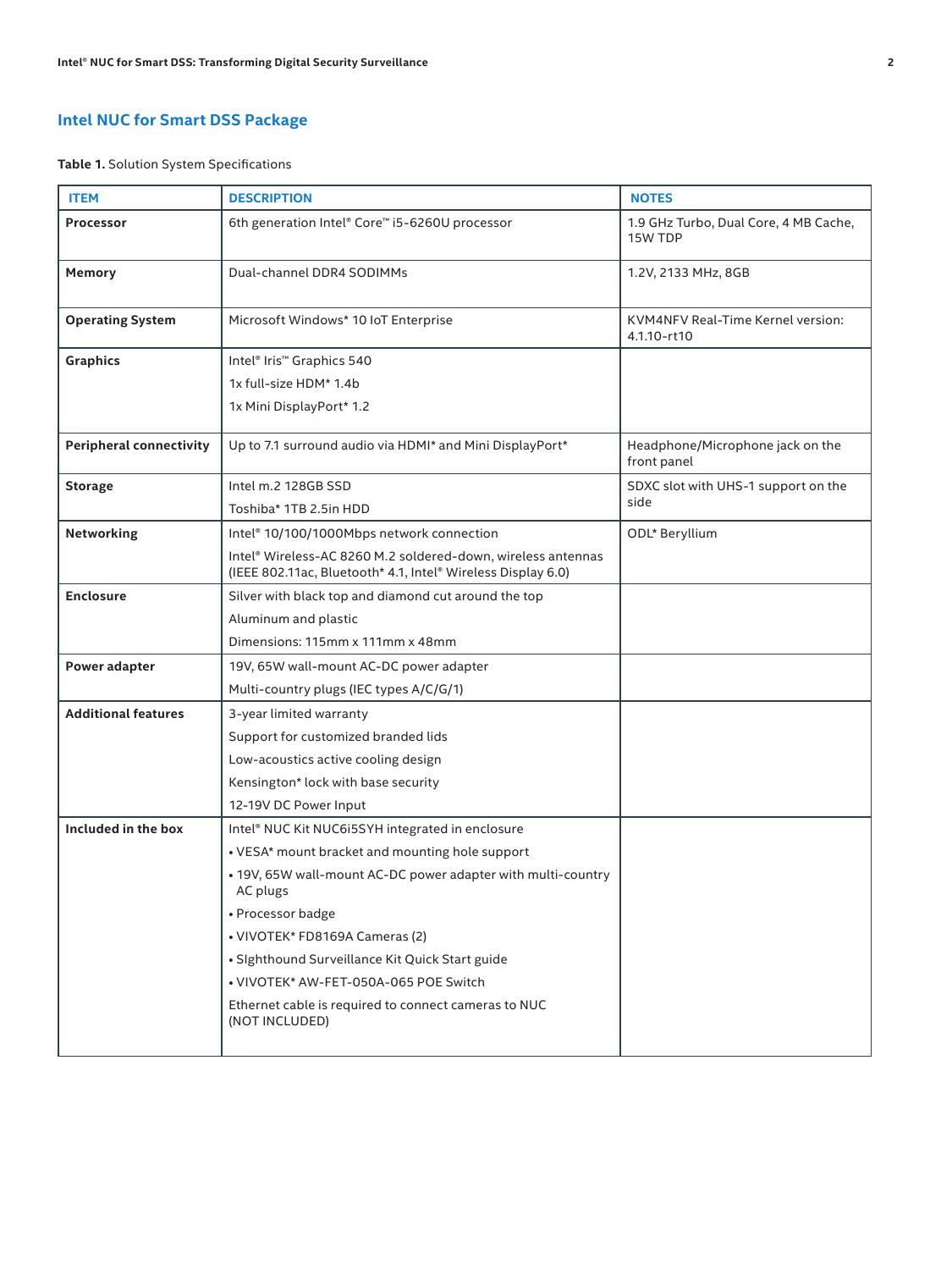#### **Table 2.** Sighthound Video\* 3.0.2 Specification

| <b>ITEM</b>              | <b>DESCRIPTION</b>                                                             | <b>NOTES</b>                                        |
|--------------------------|--------------------------------------------------------------------------------|-----------------------------------------------------|
| Camera support           | 2 camera license included – can be upgraded to more cameras                    |                                                     |
| <b>HD</b> support        | Supports native camera resolution                                              |                                                     |
| <b>ONVIF support</b>     | Detect and configure compatible cameras                                        |                                                     |
| <b>Remote access</b>     | Mobilize surveillance                                                          | Available on iOS*, Android*, and via<br>web browser |
| <b>IFTTT support</b>     | Connection to a variety of apps and devices                                    |                                                     |
| Cloud support            | Automatically upload important clips to a variety of cloud<br>storage services |                                                     |
| <b>External commands</b> | Run scripts or applications for custom actions                                 |                                                     |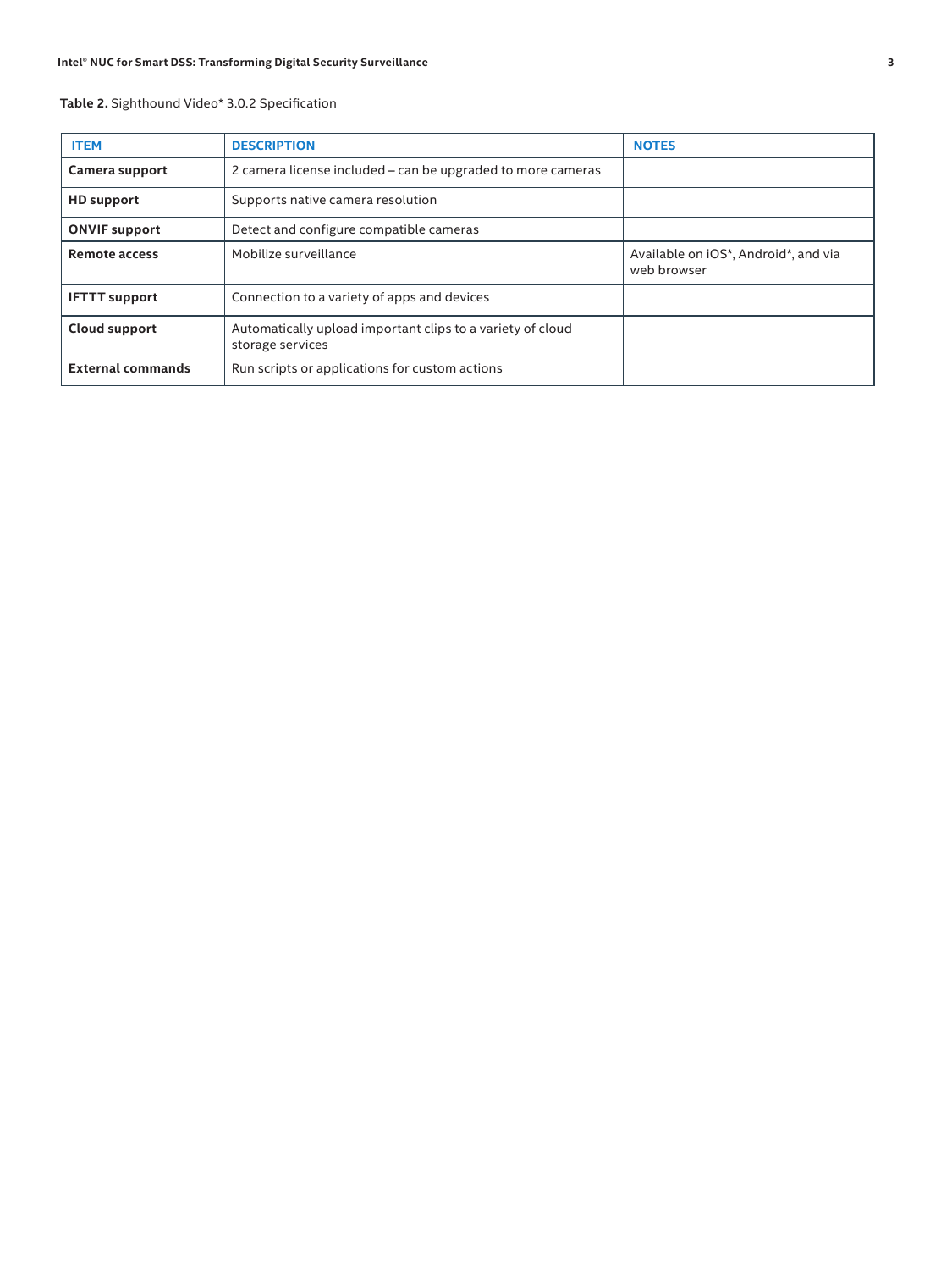**Table 3.** VIVOTEK\* FD8169A Cameras Specifications

| <b>SYSTEM</b>                 |                                                                                                                                                                                                                                                            |
|-------------------------------|------------------------------------------------------------------------------------------------------------------------------------------------------------------------------------------------------------------------------------------------------------|
| <b>CPU</b>                    | Multimedia SoC (System on a Chip)                                                                                                                                                                                                                          |
| Flash                         | <b>128MB</b>                                                                                                                                                                                                                                               |
| <b>RAM</b>                    | 256MB                                                                                                                                                                                                                                                      |
| <b>FEATURES</b>               |                                                                                                                                                                                                                                                            |
| <b>Image Sensor</b>           | 1/2.9 Progressive CMOS                                                                                                                                                                                                                                     |
| <b>Max Resolution</b>         | 1920x1080 (2MP)                                                                                                                                                                                                                                            |
| Lens Type                     | Fixed-focal                                                                                                                                                                                                                                                |
| <b>Focal Length</b>           | $f = 2.8$ mm                                                                                                                                                                                                                                               |
| Aperture                      | F <sub>1.8</sub>                                                                                                                                                                                                                                           |
| <b>Field of View</b>          | 105° (Horizontal) 60° (Vertical) 109° (Diagonal)                                                                                                                                                                                                           |
| <b>Shutter Time</b>           | 1/5 sec. to 1/32,000 sec.                                                                                                                                                                                                                                  |
| <b>WDR Technology</b>         | <b>WDR Enhanced</b>                                                                                                                                                                                                                                        |
| Day/Night                     | Removable IR-cut filter for day & night function                                                                                                                                                                                                           |
| Min. Illumination             | 0.06 Lux @ F1.8 (Color) 0.01 Lux @ F1.8 (B/W)                                                                                                                                                                                                              |
| Pan/Tilt/Zoom                 | ePTZ: 48x digital zoom (4x on IE plug-in, 12x built-in)                                                                                                                                                                                                    |
| <b>IR Illuminators</b>        | Built-in IR illuminators, effective up to 20 meters with Smart IR LED*8                                                                                                                                                                                    |
| <b>On-board Storage</b>       | MicroSD/SDHC/SDXC card slot Seamless Recording                                                                                                                                                                                                             |
| <b>VIDEO</b>                  |                                                                                                                                                                                                                                                            |
| Compression                   | <b>H.264 &amp; MJPEG</b>                                                                                                                                                                                                                                   |
| Max. Frame Rate               | 30 fps @ 1920x1080 in both compression modes                                                                                                                                                                                                               |
| Max. Streams                  | 4 simultaneous streams                                                                                                                                                                                                                                     |
| <b>S/N Ratio</b>              | 68.5 dB                                                                                                                                                                                                                                                    |
| <b>Dynamic Range</b>          | 69.4 dB                                                                                                                                                                                                                                                    |
| <b>Video Streaming</b>        | Adjustable resolution, quality and bitrate Smart Stream II                                                                                                                                                                                                 |
|                               |                                                                                                                                                                                                                                                            |
| <b>Image Streaming</b>        | Time stamp, text overlay, flip & mirror configurable brightness, contrast, saturation, sharpness,<br>white balance, exposure control, gain, backlight compensation, privacy masks Scheduled<br>profile settings, 3D noise reduction, video rotation, defog |
| <b>Video Motion Detection</b> | Five-window video motion detection                                                                                                                                                                                                                         |
| <b>NETWORK</b>                |                                                                                                                                                                                                                                                            |
| <b>Users</b>                  | Live viewing for up to 10 clients                                                                                                                                                                                                                          |
| <b>Protocols</b>              | IPv4, IPv6, TCP/IP, HTTP, HTTPS, UPnP, RTSP/RTP/ RTCP, IGMP, SMTP, FTP, DHCP, NTP, DNS,<br>DDNS, PPPoE, CoS, QoS, SNMP, 802.1X, UDP, ICMP, ARP, SSL, TLS                                                                                                   |
| Interface                     | 10 Base-T/100 BaseTX Ethernet (RJ-45) *It is highly recommended to use standard CAT5e &<br>CAT6 cables which are compliant with the 3P/ETL standard.                                                                                                       |
| <b>ONVIF</b>                  | Supported, specification available at www.onvif.org                                                                                                                                                                                                        |
| <b>ALARM AND EVENTS</b>       |                                                                                                                                                                                                                                                            |
| <b>Alarm Triggers</b>         | Motion detection, manual trigger, periodical trigger, system boot, recording notification,<br>camera tampering detection                                                                                                                                   |
| <b>Alarm Events</b>           | Event notification using HTTP, SMTP, FTP and NAS server, SD Card File upload via HTTP, SMTP,<br>FTP. NAS server and SD card                                                                                                                                |
| <b>GENERAL</b>                |                                                                                                                                                                                                                                                            |
| <b>Connectors</b>             | RJ-45 for Network/PoE connection                                                                                                                                                                                                                           |
| <b>LED Indicator</b>          | System power and status indicator                                                                                                                                                                                                                          |
| <b>Power Input</b>            | IEEE 802.3af PoE Class 0                                                                                                                                                                                                                                   |
| <b>Power Consumption</b>      | Max: 8.5 W                                                                                                                                                                                                                                                 |
| <b>Dimensions</b>             | Ø: 129 mm x 94 mm                                                                                                                                                                                                                                          |
| Weight                        | Net: 416.4 g                                                                                                                                                                                                                                               |
| <b>Safety Certifications</b>  | CE, LVD, FCC Class B, VCCI, C-Tick                                                                                                                                                                                                                         |
| <b>Operation Temperature</b>  | Starting Temperature: $0^{\circ}$ C ~ 50°C (32°F ~ 122°F) Working Temperature: -10°C ~ 50°C (14°F ~<br>$122^{\circ}$ F)                                                                                                                                    |
| <b>Humidity</b>               | 90%                                                                                                                                                                                                                                                        |